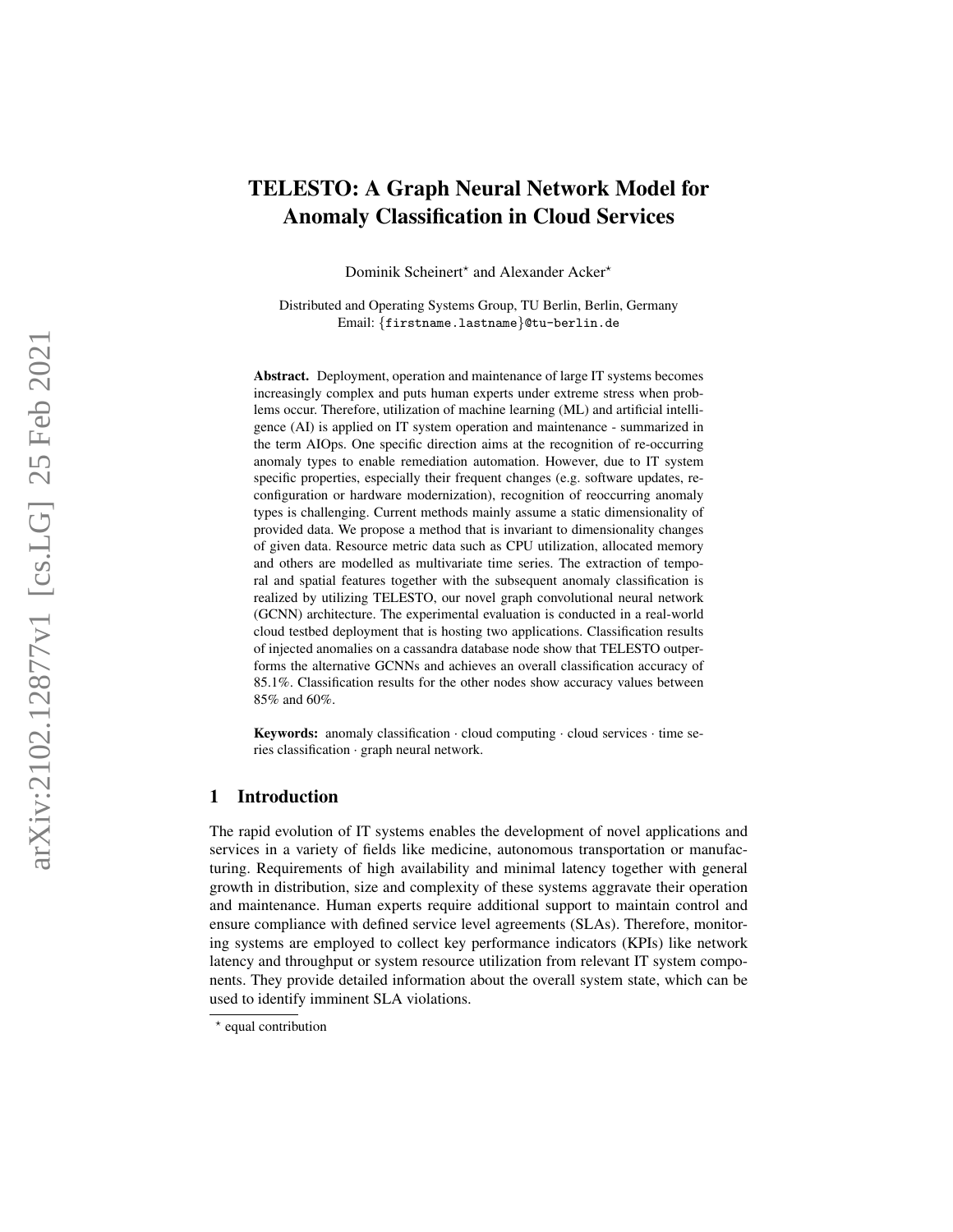#### 2 D. Scheinert, A. Acker

One specific research direction in that area utilizes methods from machine learning (ML) and artificial intelligence (AI) for operation and maintenance of IT systems (AIOps) [\[4,](#page-10-0)[9\]](#page-11-0). It includes methods for anomaly detection to identify problems ideally before SLAs are violated, anomaly localization to determine the origin of an ongoing anomaly, as well as recommendation and auto-remediation methods to execute actions and transfer anomalous system components back to a normal operation state. Significant research work is done on methods for anomaly detection [\[17,](#page-11-1)[21\]](#page-11-2) and root cause analysis [\[22\]](#page-11-3). However, existing solutions mostly fail to propose a holistic approach for an automated remediation execution. This is essential to autonomously transfer anomalous system components back into a normal operation state. The main reason is the focus on unsupervised methods that are usually trained on one class - the normal state. During the detection phase deviations from the learned normal class are labeled as anomalies. Although this is important to enable the detection of previously unseen anomalies, it imposes suboptimal implications. A generic anomaly class that summarizes all types of anomalies either implies actions that are able to remediate all anomaly types or pushes the responsibility for selecting an appropriate remediation to a subsequent instance - usually a human expert. Therefore, we propose a method to recognize reoccurring anomalies by training a classification model. Utilizing system metric data like CPU utilization, allocated memory or disk I/O statistics and model those as multivariate time series, our model is able to identify anomaly type specific patterns and to assign respective anomaly labels to those. Currently proposed time series classification methods assume a static dimensionality of input data, which is usually not the case for IT systems, which undergo frequent changes due to software updates, hardware modernization, etc.

To enable the automation of anomaly remediation, we propose a novel anomaly type classification solution, which is utilized to detect reoccurring anomaly types. To this end, our proposed model architecture TELESTO utilizes a novel graph neural network architecture to exploit multivariate time series modeled as graphs both in the spatial and temporal dimension. It is invariant to changing dimensionality and outperforms two other commonly used graph neural network methods.

The rest of the paper is structured as followed. In [section 2,](#page-1-0) we describe the preliminaries for our approach and present TELESTO in detail. A consolidation of the conducted evaluation is given in [section 3,](#page-5-0) encompassing the hyper-parametrization and training setup, the testbed and experiment design as well as the results of the anomaly classification and their discussion. An excerpt of related approaches is presented in [section 4](#page-9-0) capturing the state of the art of time series classification in the domain of anomalies. Lastly, [section 5](#page-10-1) concludes this paper and gives an outlook for future work.

# <span id="page-1-0"></span>2 Anomaly Classification on Time Series Graphs

Our proposed model architecture operates on graphs and utilizes graph convolution to exploit both the spatial and temporal dimension of KPIs modelled as multivariate time series.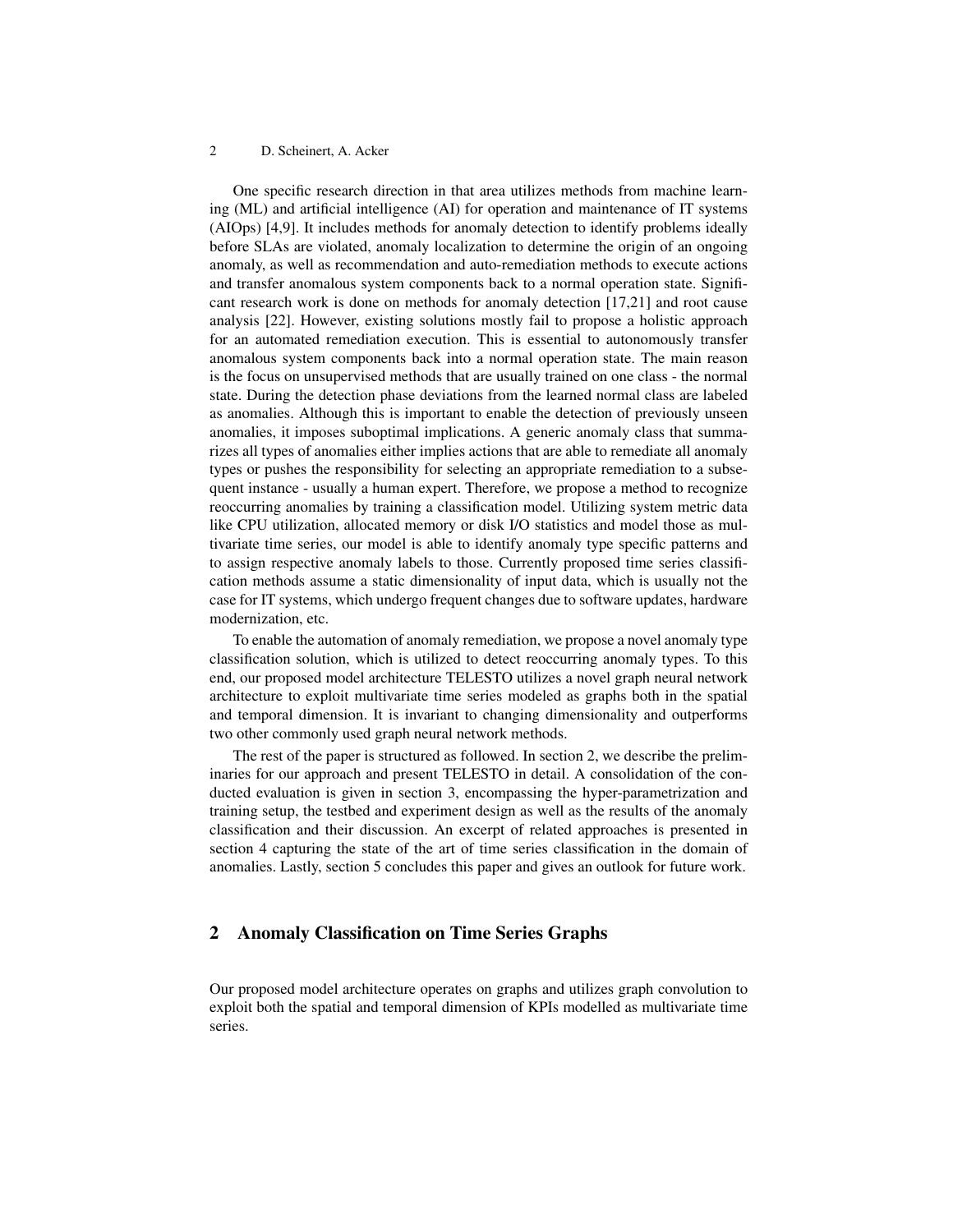#### 2.1 Preliminaries

AIOps systems require monitoring data, which is typically retrieved in form of tracing, logging and resource monitoring metrics. Latter are usually referred to as key performance indicators (KPIs). These can be formally expressed as time series, i.e. a temporally ordered sequence of vectors  $X = (X_t(\cdot) \in \mathbb{R}^d : t = 1, 2, ..., T)$ , where *d* is the dimensionality of each vector and *T* defines the last time stamp, at which a sample was observed. For  $X_b^a(\cdot) = (X_a(\cdot), X_{a+1}(\cdot), \ldots, X_b(\cdot))$ , we denote indices *a* and *b* with  $a \leq b$  and  $0 \leq a, b \leq T$  as time series boundaries in order to slice a given series  $X_T^0(\cdot)$ and acquire a subseries  $X_b^a(\cdot)$ . Additionally, we use the notion  $X(i)$  to refer to a certain dimension *i*, with  $1 \le i \le d$ .

Our proposed method for anomaly classification relies on modelling time series as graphs. A Graph  $G = (V, E)$  with *n* nodes consists of a set of vertices  $V(G)$  $\{v_1,\ldots,v_n\}$  and a set of edges  $E(G) \subseteq \{\{v_i,v_j\}|v_i,v_j\in V(G)\}\$ . An edge  $\{v_i,v_j\}\in E(G)$ is a connection, i.e. an unordered pair, between vertex  $i$  and  $j$ , thus  $v_j$  is called a neighbor of  $v_i$  written as  $v_i \sim v_j$ . The adjacency matrix *A* of a graph *G* is an  $n \times n$  matrix with entries  $a_{ij}$  such that  $a_{ij} = 1$  if a connection  $v_i \sim v_j$  exists, otherwise 0.

To represent time series as graphs, a sliding window of size *w* with a configurable stride is moved along the temporal dimension, extracting slices of time series data. This is also illustrated in [Figure 1,](#page-2-0) whereby each red rectangle is transformed into a graph with one node per series. Formally, the set of vertices for a graph *G* at time *t* is defined as

<span id="page-2-1"></span>
$$
V^{(t)}(G^{(t)}) = \{v_i = \mathcal{F}(X_t^{t-w}(i)) \mid i = 1, 2, ..., d\}.
$$
 (1)

Thereby,  $\mathcal{F}$  is a filter, extracting features from time series  $X_t^{t-w}(i)$ . Edges are used to express the relationship between time series feature vectors and can be either inferred from available data or set manually. We assume that KPIs where collected during known system states, i.e. either normal or one of a set of known anomaly types *C*. Therefore, we assign a label  $c \in C$  to each graph  $G^{(t)}$ , defining them as tuples  $(G^{(t)}, c)$ .

<span id="page-2-0"></span>

Fig. 1: A window is moved along the temporal dimension with a configurable stride while slices of time series data are extracted. Each slice is transformed into a graph.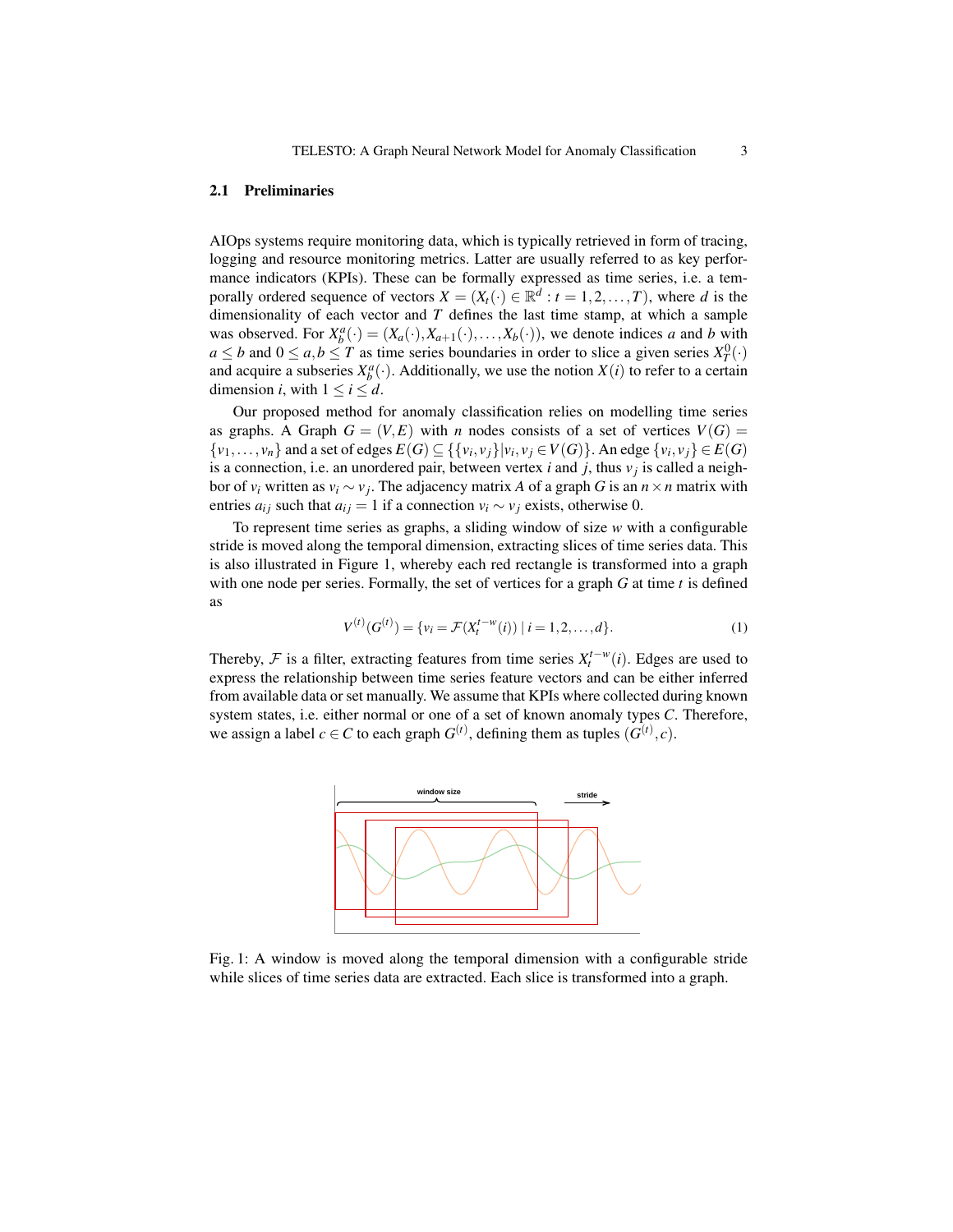#### 2.2 The Architecture of TELESTO

Anomaly classification is done based on multivariate time series modelled as graphs, thus graph classification is required. Therefore, we employ a class of neural networks which incorporates concepts from graph theory. Graph convolutional neural networks (GCNNs) aim to generalize the convolution operation to be applied in non Euclidean domains. We utilize this to model the spatial domain of multivariate time series. Each node of a graph can have an arbitrary number of neighbors, thus making the method invariant to changing dimensionality. The convolution operation is applied on the neighborhood of each graph node. GCNN methods can be roughly clustered into spectral and spatial methods. Spectral methods are establishing frequency filtering by levering the fourier domain and the graph Laplacian. Spacial methods are essentially defining the graph convolution in the vertex domain by leveraging the graph structure and aggregating node information from the neighborhoods in a convolutional fashion. A comprehensive survey of existing methods was conducted in [\[25\]](#page-11-4).

We propose TELESTO, a novel model architecture for graph classification consisting of multiple spatial methods. Our architecture is illustrated in [Figure 2.](#page-4-0) Building upon the definition in [Equation 1,](#page-2-1)  $\mathcal F$  consists of a positional encoding and a subsequent 1D convolution layer. As argued and evaluated in [\[19\]](#page-11-5), positional encoding allows for the injection of information about the relative or absolute position of values in a sequence. The convolution layer extracts *N* features from each time series  $X_t^{t-w}(i)$ . Thereby a constant filter size of 3 is used together with a suitable zero-padding to ensure the equivalence of input and output dimensions. Batch normalization is applied on the features to stabilize the training [\[11\]](#page-11-6). Initially, a fully connected graph is used resulting in an all-one adjacency matrix. A dropout layer randomly sets adjacency matrix entries to zero in order to achieve better generalization [\[18\]](#page-11-7). The dropout operation is followed by a single linear layer, which allows the model to adjust the dimensionality of the feature vector for the *graph transformation* module, i.e. by mapping from the node feature dimension to the dimensionality of the graph transformation module.

The graph transformation module is a core component of our approach and is composed of multiple levels / blocks. On each of its levels, a sublayer (or residual) connection (SLC) is used. This eases the training of deep neural network architectures [\[10\]](#page-11-8). For the graph transformation operation, topology adaptive graph convolutional networks (TAGCN) [\[5\]](#page-10-2) and graph attention networks (GAT) [\[20\]](#page-11-9) are used. Both aim to generate meaningful node feature representations for the task of anomaly classification. TAGCNs realize graph convolution on the vertex domain by applying a set of fixed-size learnable filters which are adaptive to the topology of the respective target graph. The TAGCN result is further used as input for a GAT layer which enables nodes to attend to generate features dependant on the vertex neighborhood features. Since we employ GAT layers with multi-head attention, the choice of the number of heads has a direct impact on the output dimensionality of the graph transformation module as the outputs of all parallel attention mechanisms are concatenated. At each GCNN level, the TAGCN layer exploits the spatial structure of its input graph and respectively updates the node features. Those are forwarded to the GAT layer as well as to the next TAGCN layer. TELESTO allows this combination of TAGCN and GAT layers to be arbitrarily stacked. Finally, the node feature matrices collected from the respective GAT layers across all levels are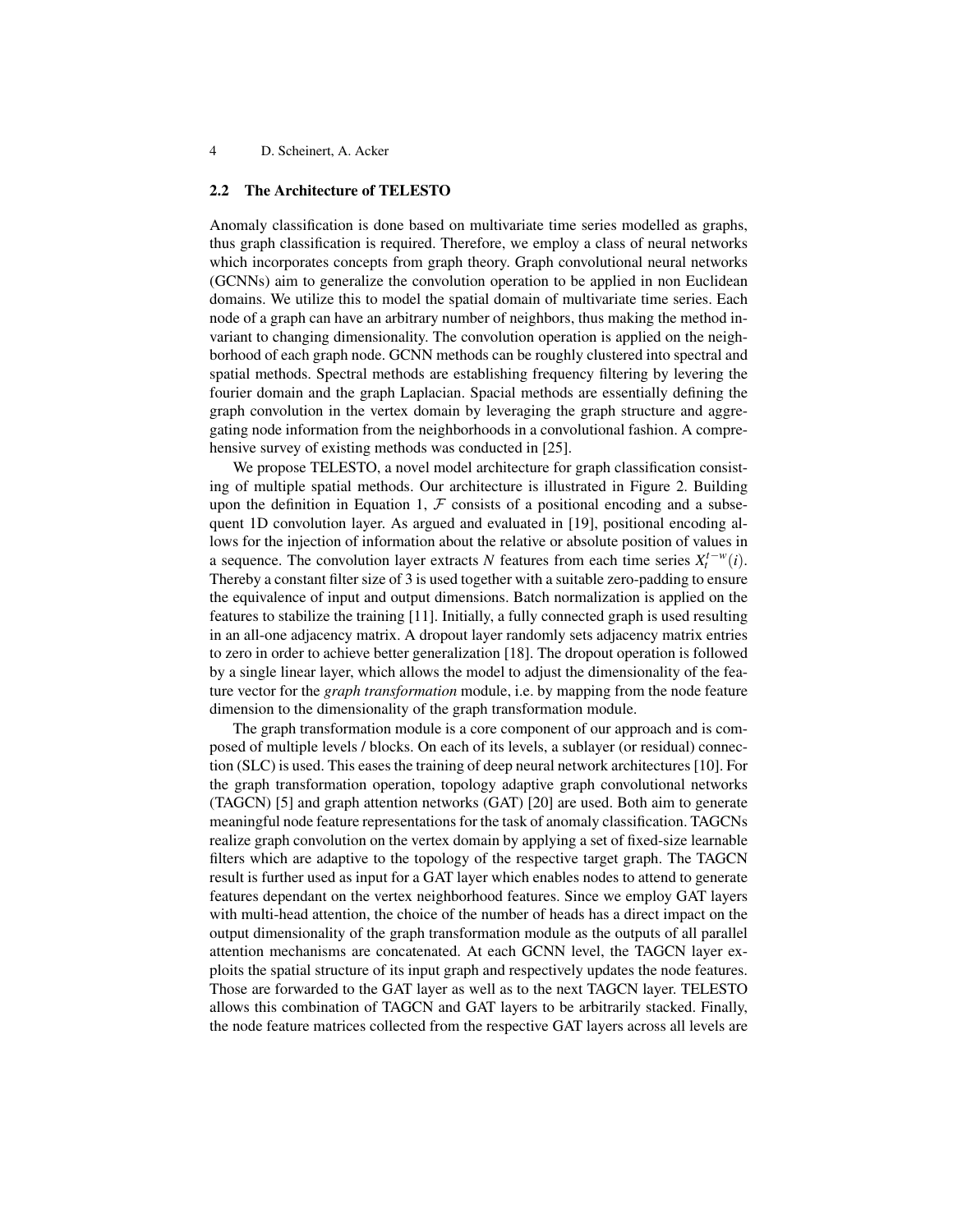<span id="page-4-0"></span>

Fig. 2: The architecture of TELESTO. Green components indicate methods for generalization and red blocks indicate activation functions. An example of a graph transformation module with two blocks is depicted but can be arbitrarily increased.

aggregated using Jumping Knowledge (JK) [\[24\]](#page-11-10). JK combines the GAT layer outputs by a configurable aggregator function  $G$ . We choose the long short-term memory (LSTM) aggregator, due to its flexibility to learn weight coefficients and thus a weighted combination of the given matrices. This allows the model to prioritize certain level outputs.

The graph transformation module is followed by a final feed forward (FFF) block and a sublayer connection. The FFF block consists of two dropout layers and two linear layers in alternating order with a single activation layer in between. Next, graph embeddings are computed by utilizing the global pooling method *Global Attention* [\[16\]](#page-11-11). It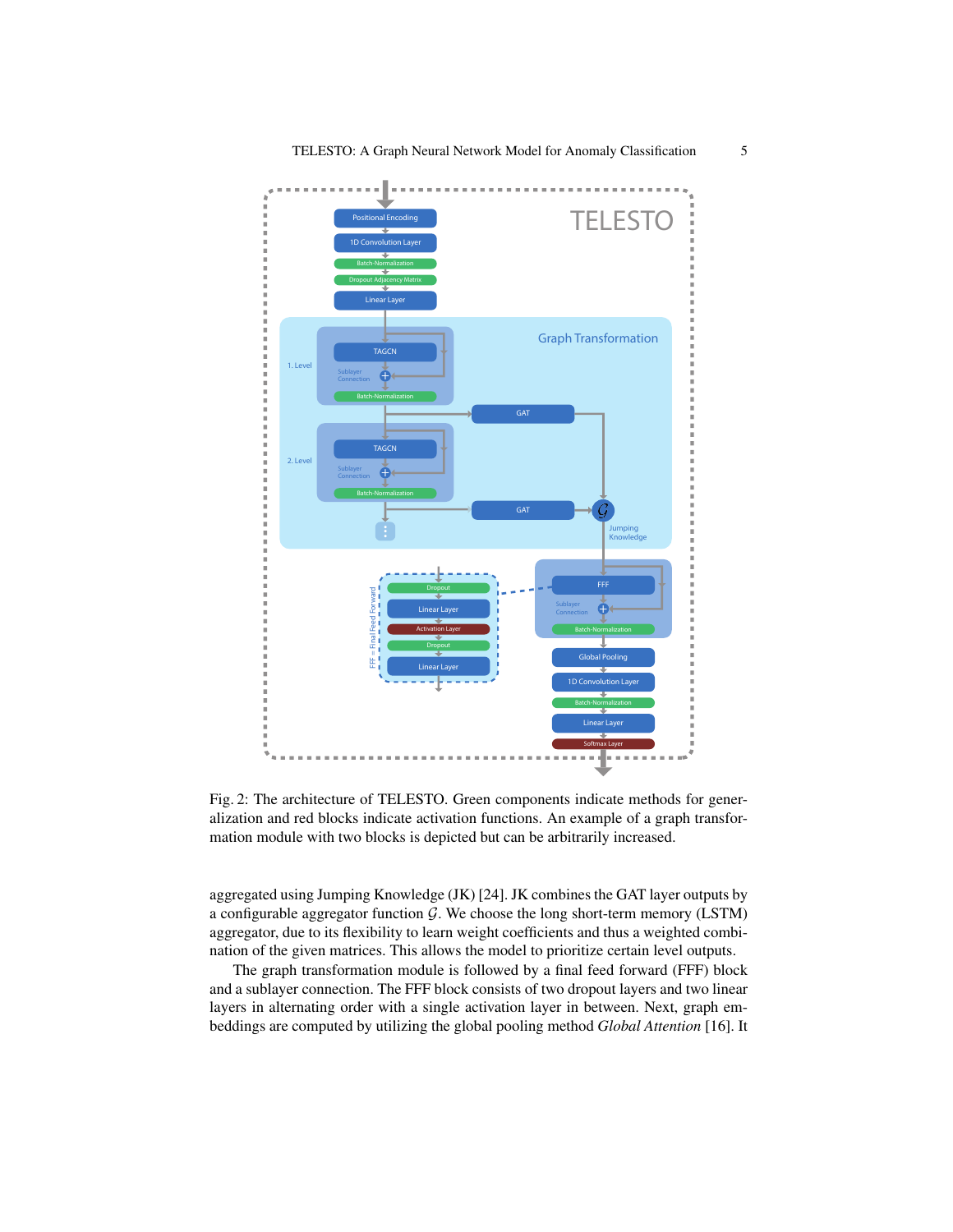employs a neural network to learn attention coefficients based on node features, which are then used to aggregate nodes graph-wise, resulting in an embedding for each graph. A final 1D convolution is applied on the graph embedding and the result is batchnormalized afterwards. The convolution layer is configured to use ten filters, a filter size of nine and suitable zero-padding to ensure the equivalence of input and output dimensions. The resulting ten feature maps are averaged. Assuming a classification problem with *C* classes, an additional linear layer needs to be added to the bottom of the architecture to transfer the graph embedding size to an output vector of size *C*. A subsequent softmax layer calculates a probability distribution over all classes.

### <span id="page-5-0"></span>3 Evaluation

We investigate a case study based on anomalous services deployed in an infrastructure as a service (IaaS) cloud environment to evaluate our model. Experiments are conducted to assess its goodness by classification of synthetically injected anomalies.

### <span id="page-5-5"></span>3.1 Testbed and Experiment Design

To evaluate the capabilities of our model, we deploy a cloud infrastructure and use a IaaS policy to run two applications. OpenStack [1](#page-5-1)1.0.0 Stein<sup>1</sup> and Ceph 12.2.5 luminous[2](#page-5-2) are installed on a commodity cluster of 21 nodes, each possessing an Intel Xeon X3450 CPU (4 cores @ 2.66GHz), 16GB RAM, 3x 1TB HDD and 2x 1GBit Ethernet connection. Twelve nodes are used as hypervisors, eight as storage nodes and one as a network and controller node. Furthermore, three hypervisor host groups (1/1/10 split) are created to separate the application load generation from the application deployment itself. A virtual IMS<sup>[3](#page-5-3)</sup> and a content streaming service  $(CS)$  are used as example applications hosted within the cloud. Varying load is generated against both simulating user access. All VMs operate on Ubuntu 16.04.3 LTS under Linux kernel version 4.4.0-128- generic. All deployment scripts related to both services are available at github<sup>[4](#page-5-4)</sup>.

The proposed anomaly classification method requires labeled data to be evaluated. Therefore, different anomaly types are synthetically injected into the VMs and hypervisors at runtime. An injector agent was deployed on each hypervisor and application host VM. All injected anomaly types are listed in [Table 1.](#page-6-0) A group-based injection policy was used throughout the experiments, means that all VMs of one service group (e.g. bono, hypervisor, etc.) are regarded as one entity. Note that all ten hypervisors are put into one component group. An injection into any component counts as an injection for the whole group. During the experiment, an initial period of six hours without anomaly injections is defined. Next, each anomaly is injected five times into each group for four to five minutes. After that, one minute of grace time is waited until the next injection is performed, i.e. there are no overlapping injections. Start and stop times are logged and used as the ground truth. Agents are deployed on the hypervisors for monitoring that sample KPIs such as CPU utilization or network I/O statistics at a frequency of 2 Hz.

<span id="page-5-1"></span><sup>1</sup> https://www.openstack.org/software/stein/

<span id="page-5-2"></span><sup>2</sup> https://docs.ceph.com/docs/master/releases/luminous/

<span id="page-5-3"></span><sup>3</sup> https://www.projectclearwater.org

<span id="page-5-4"></span><sup>&</sup>lt;sup>4</sup> https://github.com/IncrementalRemediation/testbed\_deployment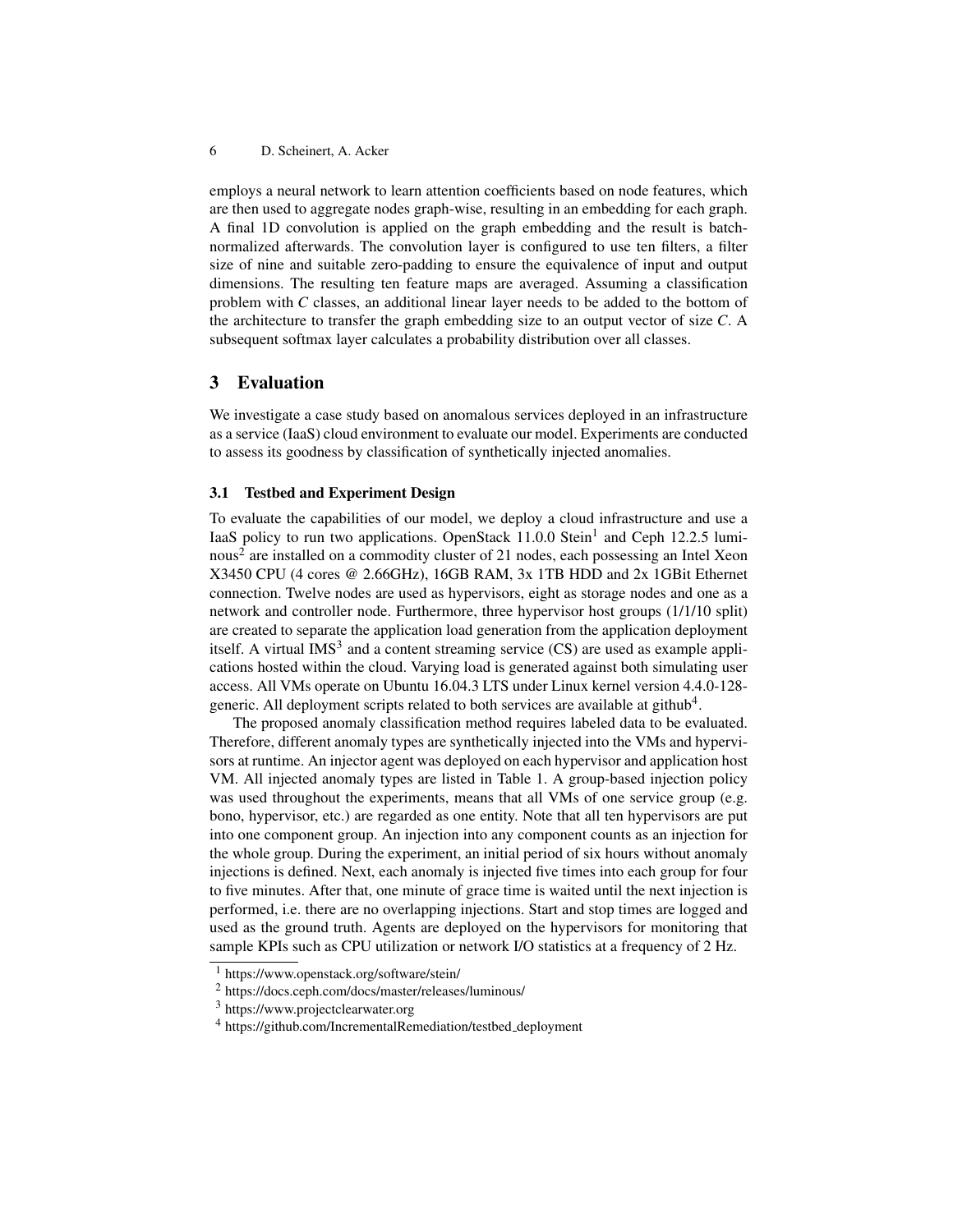| Anomaly                          | <b>Description</b>                                                                                                                                                                                                                         |  |  |  |
|----------------------------------|--------------------------------------------------------------------------------------------------------------------------------------------------------------------------------------------------------------------------------------------|--|--|--|
| CPU overutilization (CPU)        | Utilize 90% of available CPU.                                                                                                                                                                                                              |  |  |  |
| Abnormal disk utilization (ADU)  | Constant disk read and write<br>operations.                                                                                                                                                                                                |  |  |  |
| Memory leak (MEL)                | Incremental allocation of x MB<br>main memory every y seconds.<br>$x=1$ , $y=3$ for vIMS and CS VMs<br>$x=2$ , $y=3$ for Hypervisors<br>Allocate x MB of memory.<br>$x=450$ for vIMS VMs<br>$x=900$ for CS VMs<br>$x=2000$ for Hypervisors |  |  |  |
| Abnormal memory allocation (AMA) |                                                                                                                                                                                                                                            |  |  |  |
| Network overload (NOL)           | Start to download large files.                                                                                                                                                                                                             |  |  |  |

<span id="page-6-0"></span>Table 1: List of injected anomalies and their abbreviations together with their respective description and parametrization.

#### 3.2 Hyper-Parametrization & Training Setup

Monitored KPIs of each node are modelled as multivariate time series *X*. Each sample of every single serie is  $X_t(i)$  is preprocessed by rescaling to the range  $(0,1)$  with minmax normalization. The limits of most KPIs are well-known (e.g. number of CPU cores and their frequency etc.). For some KPIs like latencies between network endpoints, context switches or cache misses, it is challenging to set upper or lower boundaries. Those are determined within the training dataset and used throughout testing.

Table 2: Hyper-Parametrization & Training Setup

<span id="page-6-1"></span>

| Aspect         | <b>Configuration</b>                                                           |
|----------------|--------------------------------------------------------------------------------|
| Hardware       | GeForce RTX 2080 Ti GPU                                                        |
| Implementation | PyTorch, PyTorch Geometric [7]                                                 |
|                | Graph Construction window size = 20, stride = 1                                |
| Optimizer      | Adam [14] with learning rate = $10^{-3}$ , $\beta_1 = 0.9$ , $\beta_2 = 0.999$ |
| Regularization | weight decay = $10^{-5}$ , dropout probability = 50%                           |
| Loss           | <b>Cross Entropy</b>                                                           |
| <b>Diverse</b> | Epochs = 15, Batch size = 128, Xavier [8] weight initialization                |

Most specifications related to the training of TELESTO are listed in [Table 2.](#page-6-1) We employ leave one group out (LOGO) cross-validation for data splitting, i.e. the five injections of each anomaly and each service component are split as 3/1/1 as a training/validation/test split. For TELESTO itself, we choose a graph node feature dimensionality of 64 and set the number of graph transformation levels to 5. For the TAGCN layers, we choose  $k = 3$  fixed-size learnable filters as recommended in [\[5\]](#page-10-2). For the GAT layers, we choose  $K = 8$  parallel attention mechanisms to produce rich node features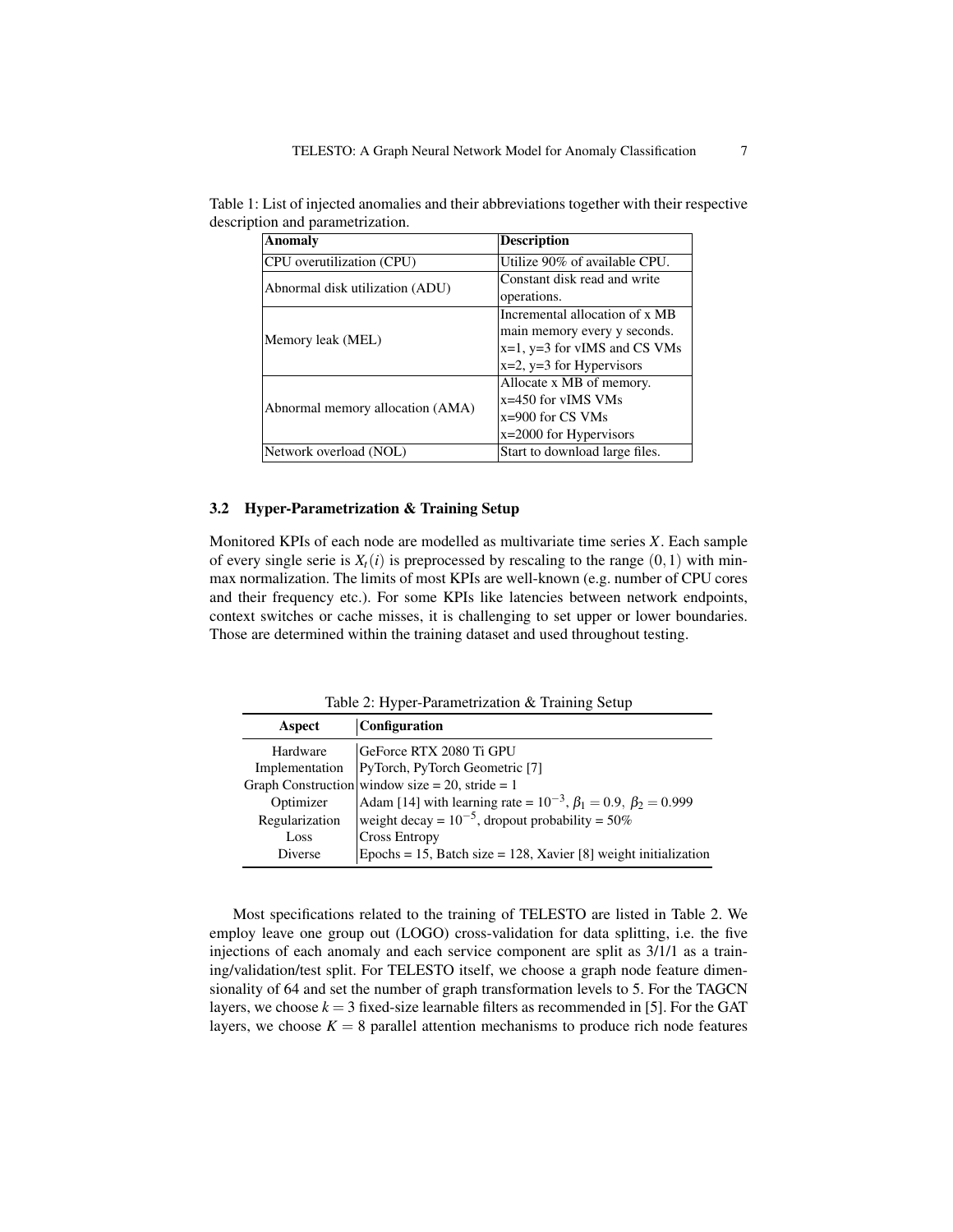#### <span id="page-7-0"></span>8 D. Scheinert, A. Acker

| <b>Model</b>   | Metric         |       |       |                 |       | Split 1 Split 2 Split 3 Split 4 Split 5 | Ø               |
|----------------|----------------|-------|-------|-----------------|-------|-----------------------------------------|-----------------|
| <b>GCN</b>     | Accuracy 0.389 |       |       | $0.463$ $0.360$ | 0.398 | 0.385   0.399                           |                 |
|                | Recall         | 0.389 | 0.462 | 0.358           | 0.396 | 0.385                                   | 0.398           |
|                | Precision      | 0.272 | 0.428 | 0.256           | 0.222 | 0.288                                   | 0.293           |
|                | F1-Score       | 0.310 | 0.436 | 0.295           | 0.269 | 0.320                                   | 0.326           |
| <b>GIN</b>     | Accuracy       | 0.447 | 0.455 | 0.562           | 0.452 | 0.400                                   | $ 0.463\rangle$ |
|                | Recall         | 0.446 | 0.455 | 0.562           | 0.452 | 0.399                                   | $ 0.463\rangle$ |
|                | Precision      | 0.408 | 0.422 | 0.569           | 0.363 | 0.289                                   | $ 0.410\rangle$ |
|                | F1-Score       | 0.421 | 0.436 | 0.564           | 0.402 | 0.335                                   | 0.432           |
| <b>TELESTO</b> | Accuracy       | 0.796 | 0.804 | 0.894           | 0.822 | 0.939                                   | 0.851           |
|                | Recall         | 0.796 | 0.803 | 0.894           | 0.822 | 0.939                                   | 0.851           |
|                | Precision      | 0.825 | 0.732 | 0.920           | 0.870 | 0.956                                   | 0.861           |
|                | F1-Score       | 0.810 | 0.764 | 0.906           | 0.844 | 0.948                                   | 0.854           |

Table 3: The results of anomaly classification on the cassandra data set.

with multi-head attention. Lastly, the JK LSTM-aggregator is equipped with seven layers in order to learn a reasonable node weighting based on node features. We choose ELU [\[3\]](#page-10-4) as activation function for the FFF block. The final softmax calculates a distribution over anomaly classes, whereof the highest is used as the prediction target.

#### 3.3 Anomaly Classification

In this section, the proposed model architecture will be evaluated on the data described in [subsection 3.1.](#page-5-5) TELESTO and its default configuration is compared against a GCN architecture [\[15\]](#page-11-14) and a GIN architecture [\[23\]](#page-11-15). GCN is a reasonable choice as it is a common benchmark, whereas GIN is selected due to it achieving state-of-the-art results both for node classification and graph classification on several benchmark data sets [\[23\]](#page-11-15). All models are trained on each service node individually. Moreover, each experiment is run 10 times and the results are averaged in order to cancel out the effects of unfavorable weight initialization. Both the GCN architecture and the GIN architecture utilize two of their respective layers. For graph classification, the node features are added across the node dimension for each graph, followed by two linear layers with dropout in between and a final softmax layer. Specific to the GCN architecture is the hidden layer size of 32 and the row-normalization of input feature vectors. For the GIN architecture, the hidden layer size is set to 64 while for each GIN layer, the input is batch-normalized, the initial value of  $\varepsilon$  is set to 0 and a multilayer perceptron (MLP) is internally used for mapping the node features from the input dimension to the hidden dimension. If not specified otherwise, we use the values from the setup summarized in [Table 2.](#page-6-1)

A detailed breakdown of the results is given in [Table 3](#page-7-0) with a focus on the cassandra service node. It can be seen that the proposed model outperforms both comparative models. Therefore we conclude that the proposed model is suitable for anomaly classification based on multivariate time series data. Note that for TELESTO, the average F1-score of 0.854 is close to its reported average accuracy. In general, this is an indication for a good model as the balanced recall and precision are not strongly different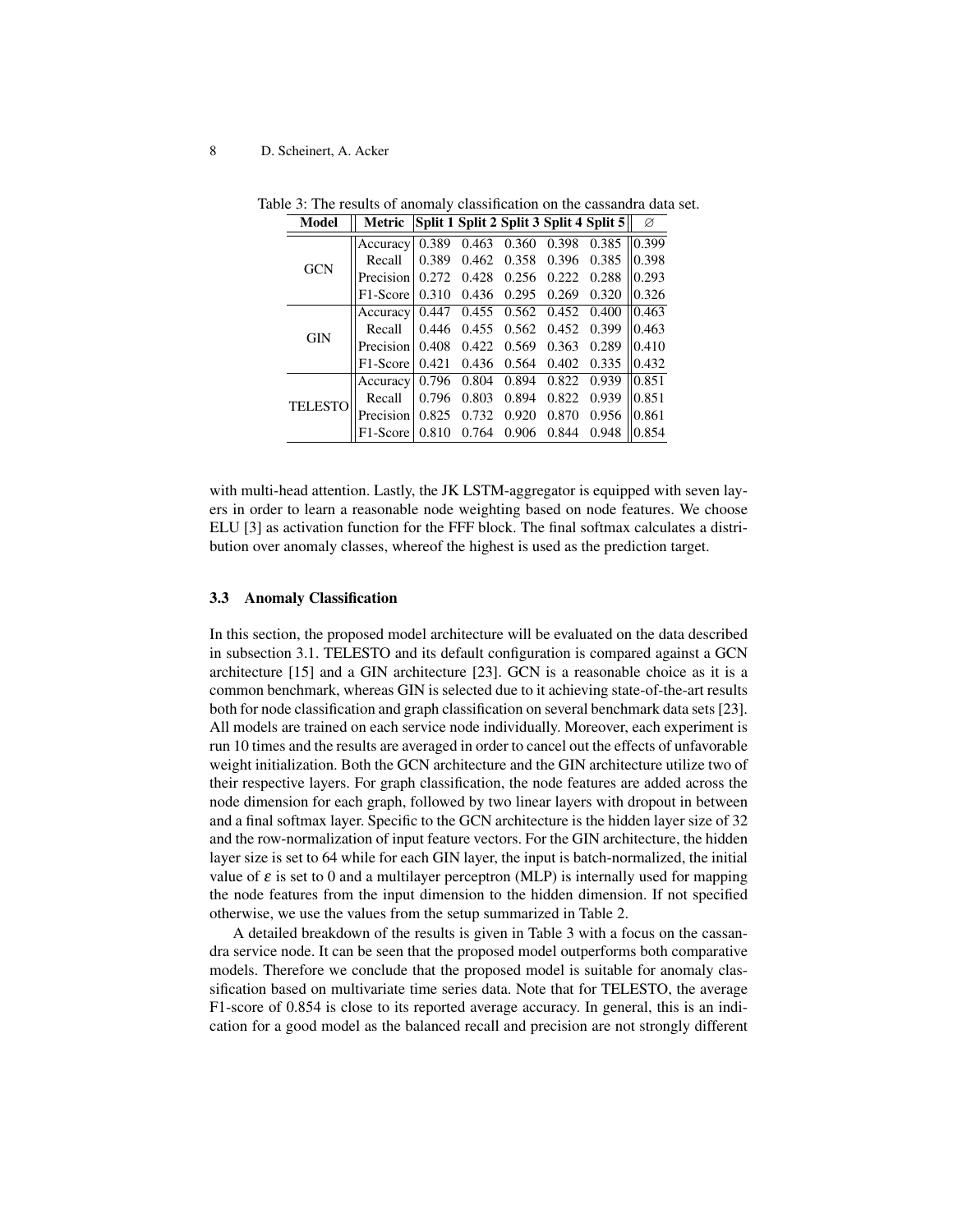| Data Set      |       |       |       |       | Split 1 Split 2 Split 3 Split 4 Split 5 | Ø     |
|---------------|-------|-------|-------|-------|-----------------------------------------|-------|
| cassandra     | 0.796 | 0.804 | 0.894 | 0.822 | 0.939                                   | 0.851 |
| bono          | 0.865 | 0.853 | 0.825 | 0.566 | 0.729                                   | 0.768 |
| sprout        | 0.818 | 0.797 | 0.660 | 0.567 | 0.597                                   | 0.688 |
| backend       | 0.655 | 0.792 | 0.714 | 0.912 | 0.731                                   | 0.761 |
| chronos       | 0.806 | 0.741 | 0.984 | 0.898 | 0.620                                   | 0.810 |
| homer         | 0.214 | 0.529 | 0.725 | 0.846 | 0.677                                   | 0.598 |
| astaire       | 0.630 | 0.716 | 0.931 | 0.702 | 0.744                                   | 0.744 |
| load-balancer | 0.801 | 0.880 | 0.989 | 0.767 | 0.680                                   | 0.823 |
| homestead     |       | 0.599 | 0.855 | 0.730 | 0.744                                   |       |

<span id="page-8-0"></span>Table 4: The results of anomaly classification with TELESTO on all service nodes. The table shows the achieved accuracy scores for each split and in average across all splits.

from the accuracy. In contrast to that, both comparative models appear to encounter difficulties during training. The GCN architecture achieves an average F1-score of 0.326 whereas the GIN architecture performs comparably better with an average F1-score of 0.432. It can be observed that the reported F1-scores differ from the achieved average accuracy of these architectures. [Table 3](#page-7-0) also shows a high variability between splits. For instance, TELESTO achieves an average F1-score of 0.906 on split 3 but an average F1-score of 0.764 on split 2. Moreover, an investigation of the corresponding confusion matrices shows that confusion exists between CPU anomalies and MEL anomalies as well as AMA anomalies and MEL anomalies. Similar observations regarding diverse F1-scores can be made for all models between multiple splits. One possible explanation might be the high variability in simulated user load during our experiments. This resulted in a broad range of system states, from almost idle to almost over utilized. With the overall available training data being limited, such high load variability might lead to significant differences in classification performances between splits. For TELESTO, we observed that although the validation accuracy proportionally increases with the training accuracy, the losses on both data sets structurally diverge after a few epochs already, leading to an overfitting of the model which is intensified by the models complexity.

For completeness, we report the results of anomaly classification with TELESTO on all other service nodes in [Table 4](#page-8-0) while reporting only accuracy scores to omit redundancy. It can be seen that the performance of TELESTO varies across different service nodes and splits. While an average accuracy of 0.851 can be achieved on cassandra, the average accuracy on homer is 0.598. The reported scores also strongly vary between splits on homer, between 0.214 average accuracy on split 1 and 0.846 on split 4. While not listed in [Table 4,](#page-8-0) the comparative models exhibit high variance in accuracy over splits and remain on average significantly inferior to TELESTO.

#### 3.4 Limitations

The main problem encountered during our extensive experimentation is the contradiction between the expected amount of labeled anomaly data and required data to train a reliable model. Labeling anomaly data by human experts is costly, anomalies occur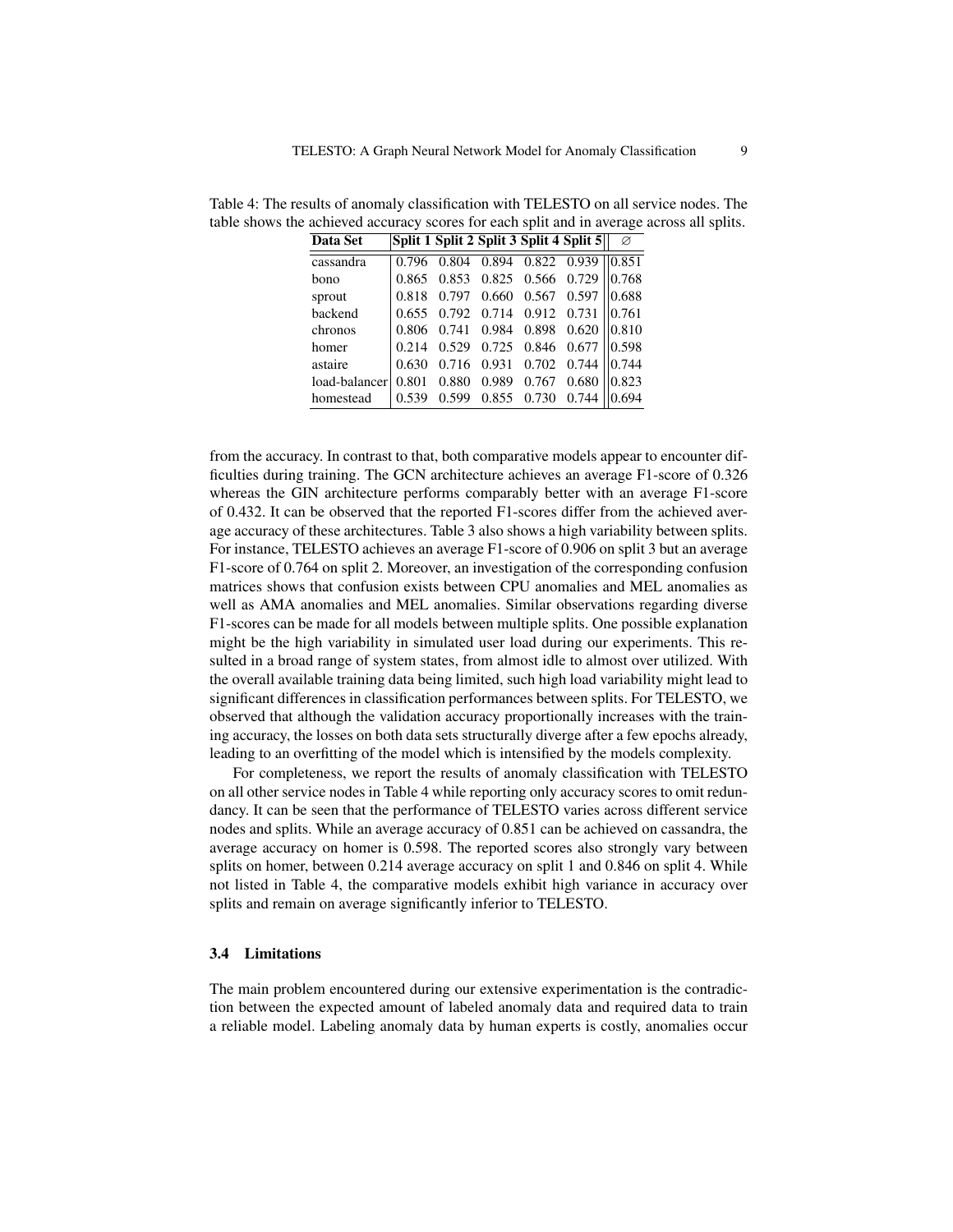#### 10 D. Scheinert, A. Acker

sparsely and IT environments undergo constant changes so once labeled data deprecates over time. Therefore, the generalization ability of our model represented by the prediction scores reveal a significant variance in dependence of a specific split. We plan to investigate methods and heuristics to generate additional training data from few anomaly examples and thus, synthetically increase the available training data size.

Another aspect is the lack of expression regarding the temporal dependence between consecutive graphs. Although sequential information of time series within a graph are encoded via positional encoding, consecutive graphs constructed via a moving window over the time series are regarded as independent. Possibilities to encode temporal information from preceding graphs for the classification of subsequent graphs is subject to future work.

# <span id="page-9-0"></span>4 Related Work

Concrete methods of identifying reoccurring anomalies within IT systems is sparsely covered on public research. We formulate it as a time series classification problem. Therefore, we analyse related work in both areas, IT system anomaly classification and time series classification in general.

Bodik et al. [\[1\]](#page-10-5) referring to the classification of different data center crises as data center fingerprinting. Thereby, system resource metrics from all data center components are aggregated via quantile discretization and feature selection methods are applied to choose relevant metrics for distinguishing different data center crisis types. The reported results were achieved by an aggregation of system resource metrics collected over 30 minutes. Kajó and Nováczki [\[12\]](#page-11-16) provide a comparison of different machine learning algorithms together with a genetic algorithm approach. Given monitoring data from a System Architecture Evolution (SAE) core network they select an optimized metric subset that is used as input for different classification algorithms. The focus lies on metric selection and classification models are trained on 850 anomaly observations. Having sparse occurrences of anomaly situations the expectation of many training data is a major limit. Cheng et al. [\[2\]](#page-10-6) applies a multi-scale long short-term memory model to classify four different anomaly types based on update messages of the border gateway protocol (BGP). The approach expects the classification models to be trained with several hours of anomaly data. However, anomaly situations usually do not persist for an extended period of time in production systems.

A variety of time series classification exists. We focus on most recent published approaches. InceptionTime [\[6\]](#page-10-7) is an ensemble of deep CNNs for time series classification. Each CNN consist of multiple inception modules, whereas every module utilizes bottleneck layers for regularization and applies both a sliding max-pooling operation and multiple sliding filters of different lengths for feature extraction. In InceptionTime, multiple architecturally equivalent networks with different initial weight values are utilized and their prediction outputs are evenly weighted to obtain a final prediction result. Another approach which incorporates the advantages of LSTM networks is named LSTM-FCN [\[13\]](#page-11-17). It consists of two parallel processing streams. In the first stream, the temporal structure of the input data is exploited by an LSTM module. The second stream leverages alternating convolution layers, batch normalization layers and activa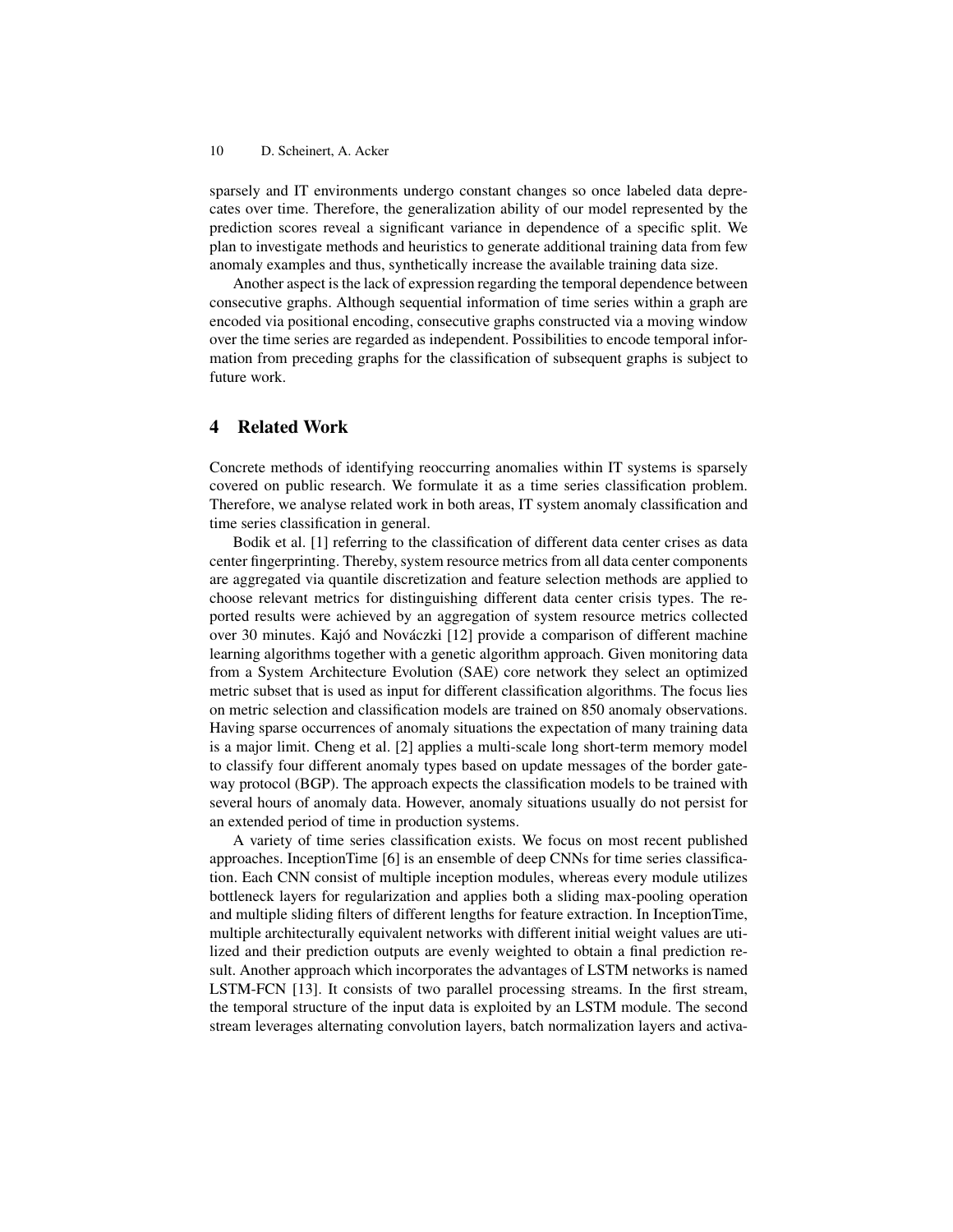tion layers and a final global average pooling (GAP) layer. In the end, the concatenation of both stream outputs is used for classification. Another method named T-GCN is presented in [\[26\]](#page-11-18). The model combines graph convolutional networks together with GRU and thus aims at capturing the spatial and temporal dependencies simultaneously. The T-GCN model can be seen as an improvement of LSTM-FCN, since a convolution is applied that is not bound to the euclidean domain. After that, the convolution result is processed by a recurrent neural network (RNN). Although a recent publication, T-GCN utilizes a graph convolution method that is outperformed by other GCNN models.

# <span id="page-10-1"></span>5 Conclusion

In this paper we presented TELESTO, a novel time series classification model to identify reoccurring anomalies in services deployed in a IaaS cloud environment. Therefore, we model KPIs of hypervisors and virtual machines that are hosting applications as multivariate time series. A method to transform multivariate time series into graphs is presented. The proposed model is based on GCNNs and thus, invariant to changes of the input dimensionality. We apply convolution on both the spatial and temporal dimension to extract a set of features that are used for classifying anomalies via graph classification. To evaluate the method, a cloud system together with two applications hosted within an IaaS service model were deployed. Synthetic injections of anomalies provided the required ground truth for evaluation. TELESTO was able to outperform two state of the art GCNNs, revealed promising results for anomaly classification and thus, is able to detect reoccurring anomalies in services deployed in cloud environments.

For future work we want to examine ways to encode temporal information from preceding graphs for the classification of subsequent graphs. Further, different time series augmentation methods can be tested to synthetically increase the amount of data.

### References

- <span id="page-10-5"></span>1. Bodik, P., Goldszmidt, M., Fox, A., Woodard, D.B., Andersen, H.: Fingerprinting the datacenter: automated classification of performance crises. In: Proceedings of the 5th European conference on Computer systems (2010)
- <span id="page-10-6"></span>2. Cheng, M., Li, Q., Lv, J., Liu, W., Wang, J.: Multi-scale lstm model for bgp anomaly classification. IEEE Transactions on Services Computing (2018)
- <span id="page-10-4"></span>3. Clevert, D., Unterthiner, T., Hochreiter, S.: Fast and accurate deep network learning by exponential linear units (elus). In: 4th International Conference on Learning Representations, ICLR 2016, Conference Track Proceedings (2016)
- <span id="page-10-0"></span>4. Dang, Y., Lin, Q., Huang, P.: Aiops: real-world challenges and research innovations. In: 2019 IEEE/ACM 41st International Conference on Software Engineering: Companion Proceedings (ICSE-Companion). IEEE (2019)
- <span id="page-10-2"></span>5. Du, J., Zhang, S., Wu, G., Moura, J.M.F., Kar, S.: Topology adaptive graph convolutional networks. CoRR (2017)
- <span id="page-10-7"></span>6. Fawaz, H.I., Lucas, B., Forestier, G., Pelletier, C., Schmidt, D.F., Weber, J., Webb, G.I., Idoumghar, L., Muller, P.A., Petitjean, F.: Inceptiontime: Finding alexnet for time series classification. Data Mining and Knowledge Discovery (2020)
- <span id="page-10-3"></span>7. Fey, M., Lenssen, J.E.: Fast graph representation learning with pytorch geometric. CoRR (2019)